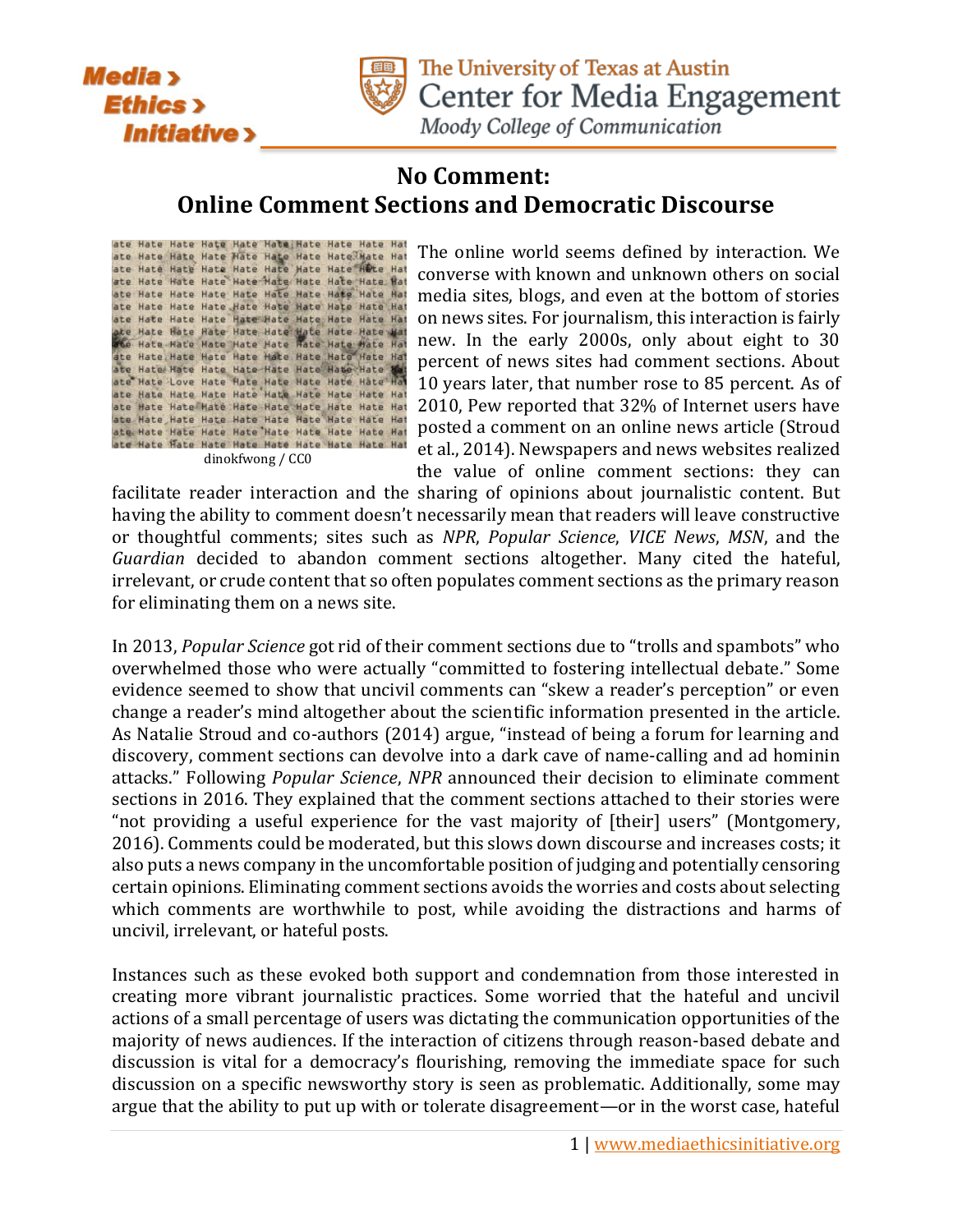



opinions—is an important skill for democratic citizens living in a community that often has to live with difference and disagreement among its members. Disabling the airing of such strong and controversial views may also discourage this habit in citizens, especially when connected with the pro-democratic institution of journalism.

Others applaud closing down of comment sections that have become a magnet for trolls seeking to provoke others to no real-world end. They point out the harm that giving a platform for extreme and hateful viewpoints creates; clearly, a democracy cannot be totally free of disagreement or hateful views, but should it place a spotlight on these by allowing any and all to comment on the news of the day? If relevant comments get overwhelmed by comments filled with irrelevant, false, or even derogatory content(often stoked by the ability to post anonymously), the real conversational value of comment sections disappears. Beyond this, newspapers worried about what a hostile and vitriolic comment section may do to their image as an objective news source.

The supporters of eliminating comment sections place the hope for civil discourse in other, more controlled, contexts. The cost to democratic community and the informationconveying function of the news is too high. Alternatively, supporters of comment sections see these areas of sometimes-wild discourse as a vital part of democracy. Perhaps one can clean up the comments—by using software that require individuals to log in with social media accounts—but these may raise the cost of risky or unpopular comments too high and stifle speech that would otherwise be uttered if protected by the veil of anonymity. How free should our discussions be on websites that offer us the news we need to be a flourishing democracy?

## **Discussion Questions:**

- 1. Are comment sections integral for the functioning of digital journalism in a democracy? Why or why not?
- 2. Is eliminating comment sections the right decision when they become targets of trolling, hateful comments, irrelevant discussion, or personal attacks?
- 3. How ought we to react to comments we judge as hateful or vile? Should we respond to them, ignore them, or find a way to get them removed from the discussion section?
- 4. What are the ethical obligations of a citizen of a democratic state to others who hold differing views? What are the ethical obligations of news corporations and social media platforms to those who hold unpopular or even hateful views?

## **Further Information:**

Scott Montgomery, "Beyond Comments: Finding Better Ways To Connect With You." *National Public Radio*, August 17, 2016. Available at: